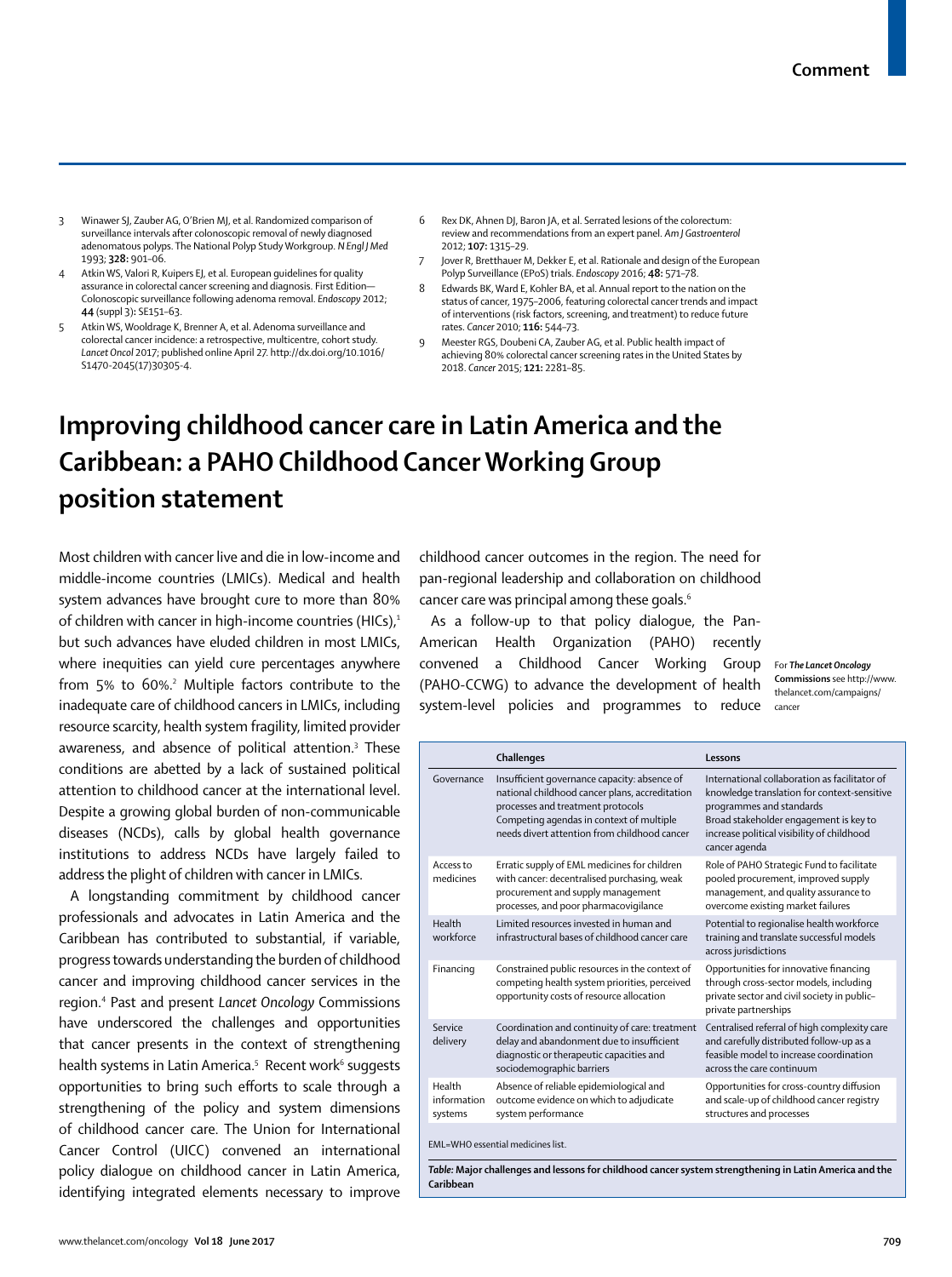inequities and improve cancer care of children in the region. The PAHO-CCWG represents a collaboration between domestic governments, international institutions, civil society, and academic partners, aimed at improving systems of childhood cancer care throughout Latin America and the Caribbean. Its inaugural meeting was held at the PAHO headquarters in Washington, DC, USA on Feb 2–3, 2017, with Ministry of Health-nominated representatives from 20 countries in attendance, all of whom had a deep understanding of the realities and complexities of providing childhood cancer care in their respective jurisdictions. The meeting was prefigured by a detailed regional mapping exercise, which drew on the results of interviews and surveys with a range of cancer system stakeholders in participating countries, to discern the major challenges and lessons needed to strengthen childhood cancer systems in the region (table). This exercise delineated both common and differentiating features of childhood cancer policies and programmes, and framed the Working Group's deliberation about potential solutions to address this growing concern. Although PAHO-CCWG members focused on areas that could benefit from supranational collaboration, they recognised the need for individual country context and experience in advancing childhood cancer care that would preclude a one-size-fits-all approach to the region.

The purpose of the PAHO-CCWG is to support the development of equitable, responsive, and evidencebased systems of childhood cancer care through structured knowledge exchange, capacity building, and collaboration, to improve outcomes for all children with cancer in Latin America and the Caribbean. Core functions of the Working Group include: (1) health system evidence development; (2) knowledge exchange and capacity building among country-level stakeholders; (3) knowledge translation for policy development on issues with regional scope; and (4) regional interface with national governments.

Because of its collaboration between national Ministries of Health throughout the region, PAHO, the UICC, and North and South American academic partners, we believe that the Working Group is uniquely positioned to identify and promote effective strategies for policy reform and health system strengthening for children with cancer. We are committed to a belief in collective action to advance the development of childhood cancer care strategies in Latin America and the Caribbean, with a focus on generating and sharing data for public health use, shaping primary care for early detection and diagnosis, and improving access to affordable childhood cancer medicines aligned with the WHO model essential medicines list. We hope that such efforts will bear fruit for children living with cancer in the region. Furthermore, we note the potential for concerted efforts at improving childhood cancer services to strengthen the broader health systems in which they sit. To this end, we call on national governments and on the international community to ensure that childhood cancer remains on the political agenda as part of global efforts to reduce child mortality, to address NCDs, and to achieve universal health coverage. Our vision is for a world where the cure of childhood illness is bounded by the limits of our knowledge, not the vagaries of our political systems.

## *\*Avram Denburg, Cristóbal Cuadrado, Cheryl Alexis, Federico Antillón Klussmann, José Carlos Barrantes Zamora, Curt Bodkyn, Myriam Campbell Bull, Gustavo Dufort y Alvarez, Latoya Gooding, Tezer Kutluk, Silvana Luciani, Jessyca Karina Manner Marcillo, Sandro Martins, Monika Metzger, Anyul Milena Vera, Florencia Moreno, Jabibi Noguera, Armando Pena Hernandez, Karina Quintero Delgado, Michelle-Ann Richards-Dawson, Marcelo Scopinaro, Jaime Shalkow Klincovstein, Corrine Sinquee-Brown, Amaranto Suarez, Julie Torode, Caridad Verdecia, Roberto Franklin Vásquez, Sumit Gupta* Hospital for Sick Children, University of Toronto, Toronto, M5G 1X8, Canada (AD, SG); School of Public Health, University of Chile, Santiago, Chile (CC); Queen Elizabeth Hospital, Bridgetown, Barbados (CA); National Unit of Pediatric Oncology, Guatemala City, Guatemala (FAK); National Children's Hospital, San Jose, Costa Rica (JCBZ); University of the West Indies at St Augustine Trinidad & Tobago, Port of Spain, Trinidad & Tobago (CB); National Pediatric Cancer Program, Ministry of Health, Santiago, Chile (MCB); Pediatric Oncology Center of the Pereira Rossell Hospital, Montevideo, Uruguay (GDyA); Oncology Department, Georgetown Public Hospital Corporation, Georgetown, Guyana (LG); Immediate Past President of the Union for International Cancer Control, Geneva, Switzerland (TK); Department of Noncommunicable Diseases and Mental Health, Pan American Health Organization, Washington, DC, USA (SL); Children's Hospital ''Dr Francisco de Icaza Bustamante", Guyaquil, Ecuador (JKMM); Ministry of Health, Brasilia, Brazil (SM); St Jude Children's Research Hospital, Memphis, TN, USA (MM); Ministry of Health, Bogota, Colombia (AMV); Argentina National Cancer Institute, Buenos Aires, Argentina (FM); Children's General Hopsital ''Acosta Ñú'', Asuncion, Paraguay (JN); Hospital Escuela Universitario, Tegucigalpa, Honduras (APH);